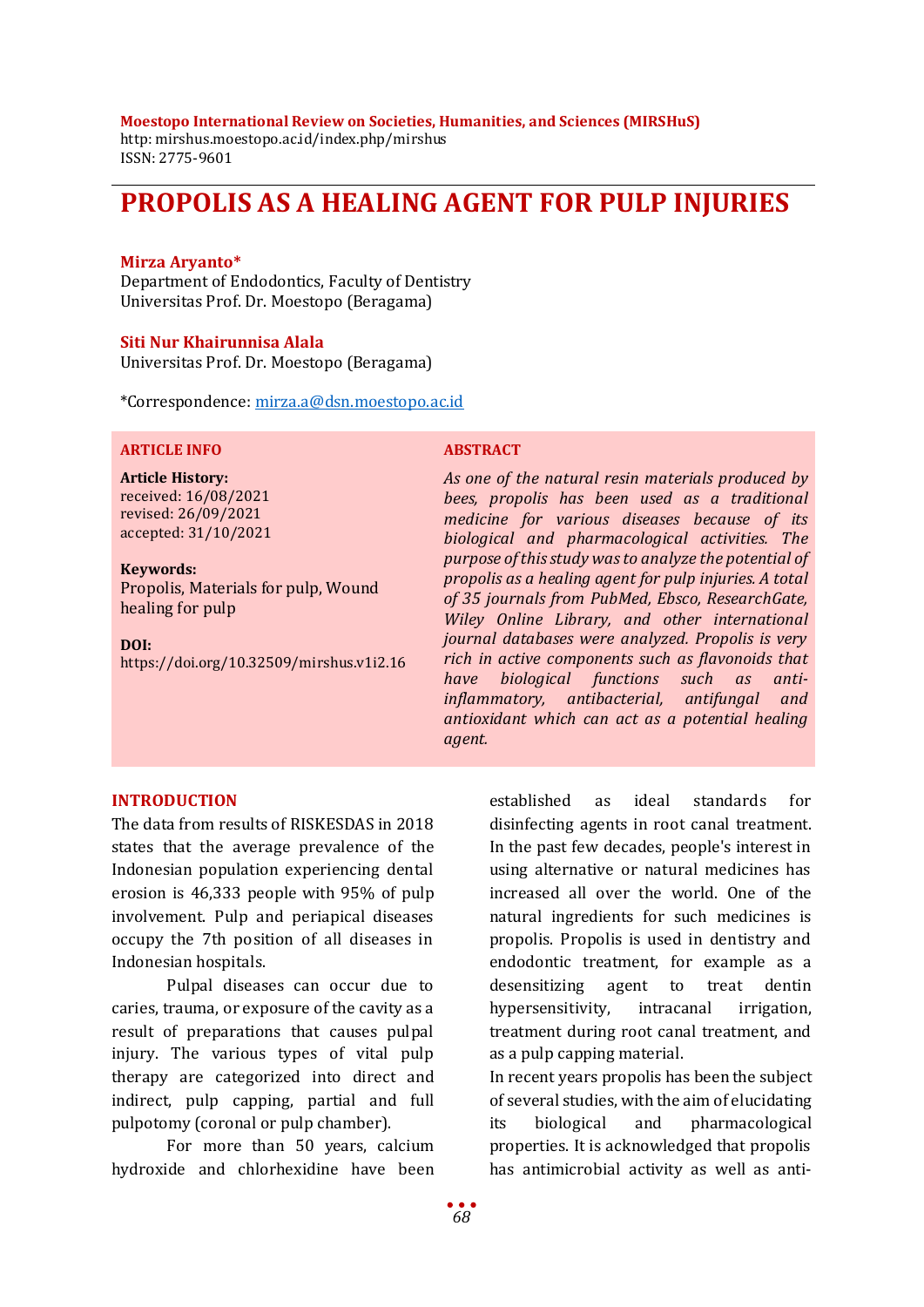inflammatory, antioxidant, antitumoral, and regenerative tissue properties. Propolis has been found to be very effective against Gram positive bacteria; especially against Staphylococcus aureus; and Gram-negative bacteria against Salmonella. The effect of propolis on the growth and glucosyltransferase activity of Streptococcus mutans (S. mutans) was observed and the results showed that the insoluble glycan synthesis and glucosyltransferase activity were inhibited by propolis. Koru et al. studied the antibacterial action against certain anaerobic oral pathogens and found to be very effective against Lactobacillus acidophilus, Actinomyces naeslundii, Prevotella oralis, Porphyromonas gingivalis, Fusobacterium nucleatum and Veillonella parvula. The results showed that the antibacterial property of propolis was due to the presence of flavanoids and aromatic compounds such as cafeic acid. Antiinflammatory property of propolis was due to the presence of caffeic acid phenethyl ester (CAPE) in propolis.

Research on propolis as a healing agent for pulp injuries has been done, for instance, in a study conducted by Sardana et al. (2013) who reported that propolis had a greater inhibitory effect on *Enterococcus faecalis* compared to calcium hydroxide. A similar study conducted by Braakhuis (2019) also stated that propolis has shown antimicrobial activity. In contrast to previous studies, Kayaoglu et al. (2011) showed that the antibacterial activity of chlorhexidine was more effective in inhibiting the growth of *Enterococcus faecalis*.

Widjiastuti et al. (2020) proved the potential of propolis in healing wounds by observing the increase in odontoblast-like cells and type 1 collagen. This is also supported by Rahayu et al. (2020), whose study showed an increase in type 1 collagen in the group combination of  $Ca(OH)_2$  with propolis extract.

The purpose of this paper is to analyze the potential of propolis as a healing agent for pulp injuries.

# **METHOD**

A total of 35 journals from PubMed, Ebsco, ResearchGate, Wiley Online Library, and other international journal databases were analyzed using the keywords: propolis, materials for pulp injuries, and pulp injured in endodontic. These databases were searched for articles published between 2011 and 2021. The inclusion criteria were (I) access to full text of article, (II) articles in Bahasa or English and (III) adequate sample size and correct statistical analyses. The excluded articles were: (I) systematic reviews, case reports, letter to editors and congress abstracts.

Author reads full text of all articles that mentioned the use of propolis in their topics or abstracts and selected those that fulfilled inclusion criteria.

# **DISCUSSION**

Propolis is a mixture of various beeswaxes and resins obtained from honeybees from various natural plants, especially from flowers and leaf buds. Propolis is a resinous substance derived from honey bees (*Apis mellifera*) and has long been used in medicine because of its beneficial properties.

Propolis is strong and brittle at lower temperatures, while flexible and sticky at higher temperatures. Its melting point is between 60 °C and 70 °C. The best solvent used for the preparation of propolis is ethanol.

The composition of propolis consists mainly of resins, waxes and fatty acids, essential oils, pollens, and other minerals and organic compounds. The main compound is a resin consisting of flavonoids and phenolic acids or their esters. These compounds usually make up up to 50% of all materials.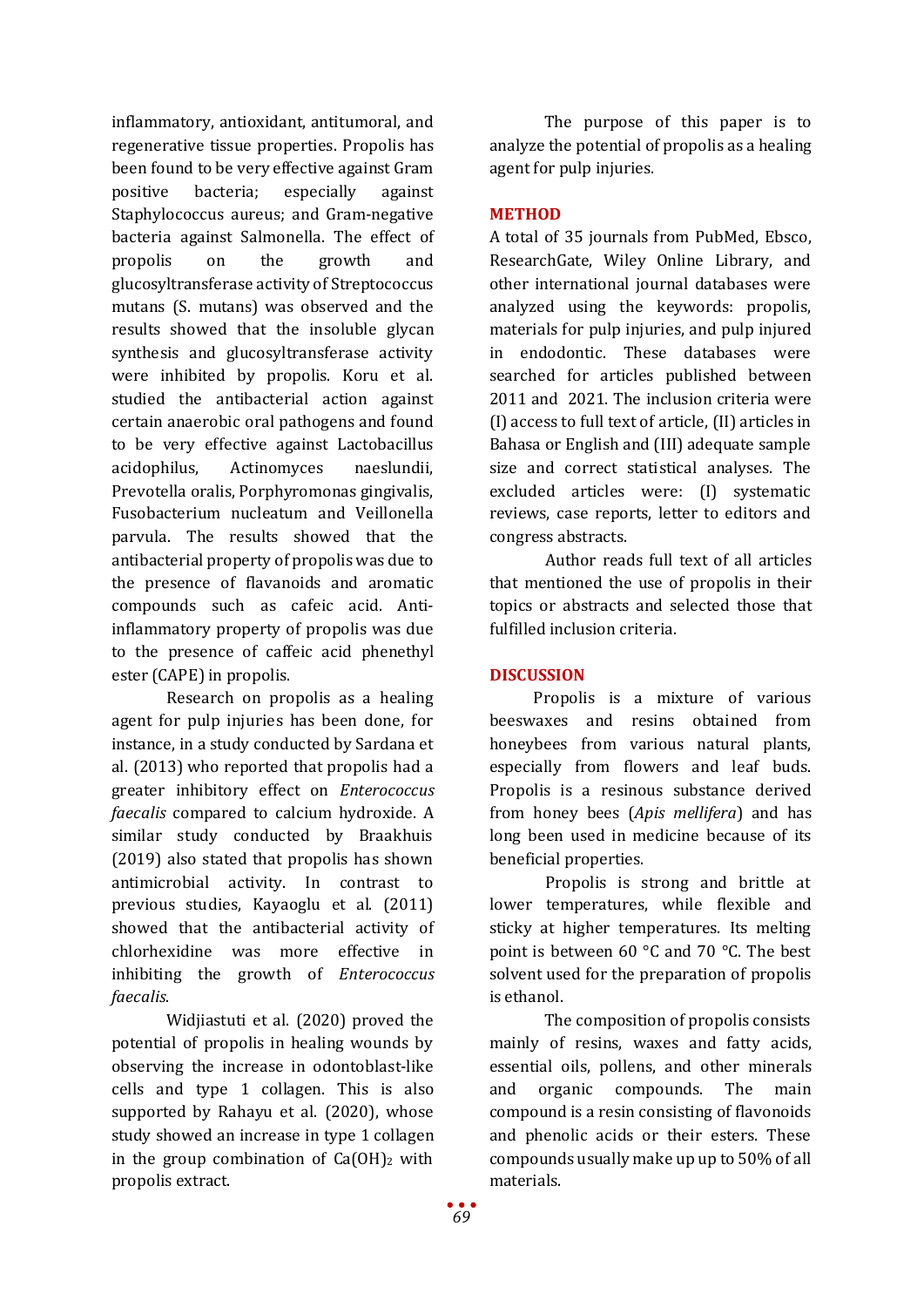Several hundred compounds have been characterised in different propolis types; however, the main chemical constituents of propolis are flavonoids, various phenolic and aromatic compounds, amino acids, minerals and vitamins A, E and B complex. These constituents appear in various concentrations depending on various concentrations depending on geographical location and botanical origin. Howsoever the exact composition of propolis from different botanical origins may vary, the biological effects are similar. This may be because of similar active ingredients in different types of propolis.

Propolis has several biological activities, including: (1) antibacterial; (2) anti-inflammatory; (3)antifungal; (4) antioxidant.

1. **Antibacterial.** Veiga et al. (2017) showed that propolis has high antibacterial activity. The antibacterial activity of propolis is most often tested on *E. coli, S. aureus, Salmonella spp. and P. aeruginosa.* Torres et al, (2018) in his research also concluded that Propolis was a significant antimicrobial bee product. Propolis acts more effectively against Grampositive bacteria than Gram-negative bacteria. Propolis extract is known to possess antimicrobial activity against *Streptococcus mutans* (*S. mutans*), a Gram positive cocci, facultative anaerobic bacterium commonly found in the human oral cavity and a significant contributor to tooth decay. The extract might be used as an alternative measure to prevent dental caries. Propolis has also been evaluated for antimicrobial activity as an intracanal medicament, and has shown promising results. Propolis has been found beneficial in the treatment of gingivitis and oral ulcers in several small case studies and pilot clinical studies.

**2. Anti-inflammatory.** As antiinflammatory agent, propolis is shown to inhibit synthesis of prostaglandins, activate

the tymus gland, aid the immune system by promoting phagocytic activity, stimulate cellular immunity, and augment healing effects on epithelial tissues. Additionally, propolis contains elements, such as iron and zinc that are important for the synthesis of collagen.

Braakhuis (2019) concluded that the anti-inflammatory activity of propolis is related to compounds: flavonoids, phenolic acids and their esters, as well as Caffeic Acid Phenethyl Ester (CAPE). Research conducted by Prasetyo et al. (2013) also proved that the CAPE contained in propolis has been shown to be effective in preventing inflammation with the effect that CAPE has on inhibiting the activation of Nuclear Factor kB (NF-kB).

**3. Antifungal.** Khurshid et al. (2017) have concluded that Propolis has been shown to exhibit excellent performance by in vitro studies of yeasts identified as onychomycosis agents. At low concentrations, propolis is not only found to be fungistatic but also fungicidal.

The major constituents of propolis are flavones, flavanones, and flavanols. It is used in homeopathic and herbal practice as an antiseptic, anti-inflammatory, antimycotic, and bacteriostatic agent. There are many clinical applications of propolis in dentistry. To exemplify, a few are: relief from denture ulcerations and stomatitis, halitosis, mouth freshener, periodontal pocket/abscess, mouthwash, cervical, dentinal, and root caries sensitivity. Treatment of lichen planus, candidal infections, angular cheilitis, xerostomia, orthodontic traumatic ulcers, erupting teeth, pulp capping, temporary restorations and dressings, covering tooth preparations, mummifying caries decidous teeth, socket "covering" after extraction, dry socket (similar to "bone wax" and Whitehead"s varnish), Pre-anesthetic (topical), Periocoronitis, etc.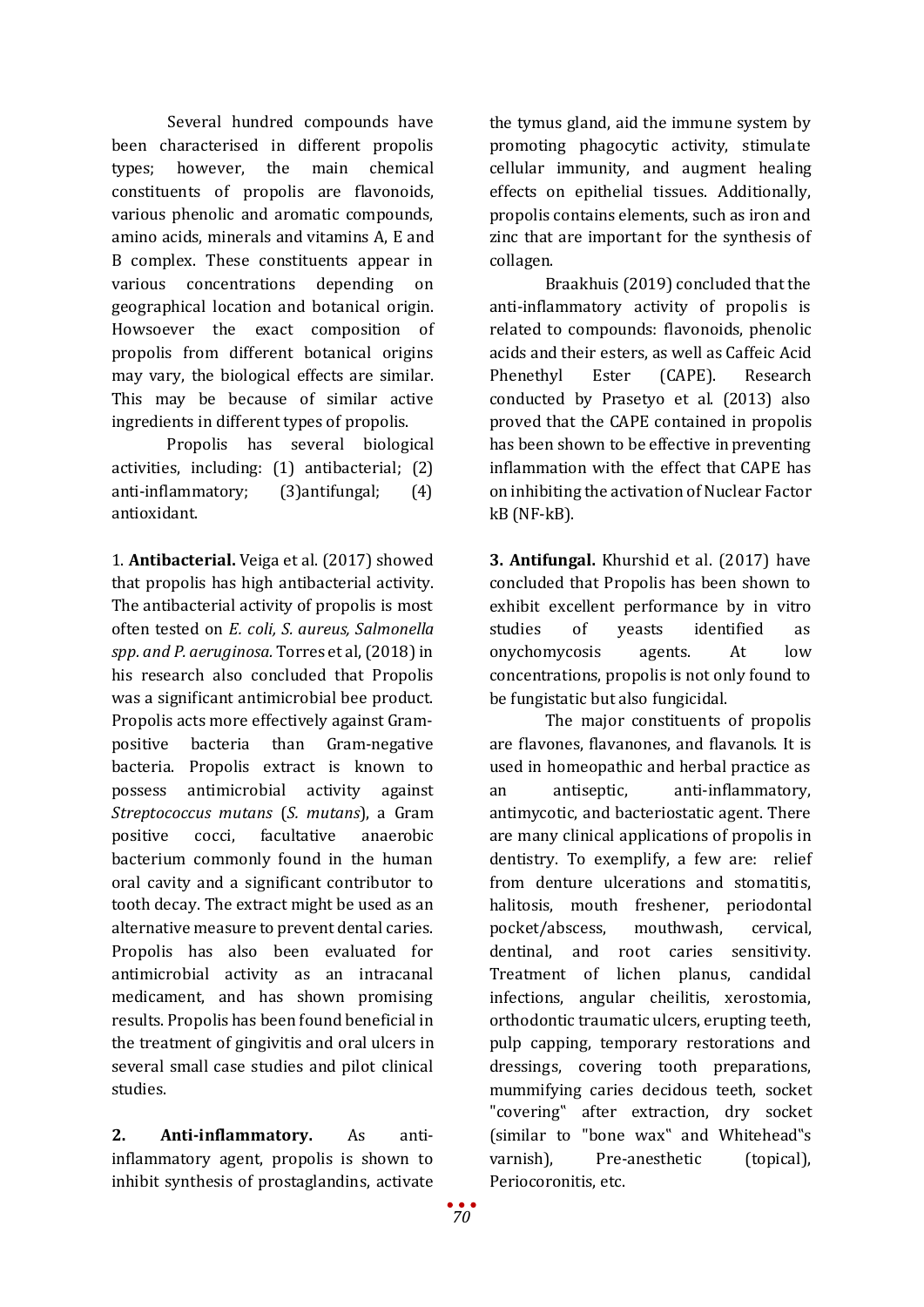**4. Antioxidant.** Sardana et al. (2013) stated that propolis contains flavonoids which are organic compounds with antioxidant properties. Propolis functions as a strong antioxidant so that it can prevent the emergence of free radical compounds, especially useful in the management of sepsis. The flavonoids concentrated in propolis are powerful antioxidants. Antioxidants have been shown to be capable of scavenging free radicals and thereby protecting lipids and other amalgam such as Vitamin C from being oxidized or destroyed. It is probable that active free radicals, together with other factors are responsible for cellular aging and degradation in such conditions as cardiovascular diseases, arthritis, cancer, diabetes, Parkinson disease and Alzheimer disease. Oxidative damage may also result in poor liver function. Studies on rats in vitro show that propolis extracts protect against damage to liver cells.

A tooth is made up of 4 tissue structures: enamel, dentin, cementum, and pulp. The pulp contains a vascular supply and is rich in nerves. The pulp is formed by cells involved in the secretion and reorganization of the extracellular matrix (ECM) rich in collagen. The pulp has an important role in the formation of dentin and is a loose connective tissue located in the center of the tooth.

Injury to the pulp can occur due to caries, trauma due to exposure to the preparation, infection with microorganisms, mechanical causes such as fractures or cracks, chemical factors and thermal factors that will trigger various kinds of inflammatory responses. Injuries of weak or moderate intensity will often resolve with a brief inflammatory response followed by reactionary dentinogenesis. In more severe injuries, the odontoblasts will vanished and if the inflammation is not controlled, the differentiation of a new generation of odontoblast-like cells will form and lead to the formation of a dentinal bridge at the site of exposure. This process is called reparative dentinogenetic.

# **PROPOLIS AS A PULP CAPPING AGENT**

Like other connective tissue, pulp tissue has the potential to heal. A medicament is placed directly over the exposed pulp (direct pulp capping), or a cavity liner or sealer is placed over residual tooth structure in an attempt to maintain pulp vitality. Key responses of the dentinpulp to injury include the deposition of tertiary dentin, which increases the distance between the injury and the pulp, and a reduction in dentin permeability by the formation of sclerotic dentin.

Propolis has been used as a pulpcapping agent in permanent teeth and as a pulpotomy agent in primary teeth. It was found that teeth capped with propolis form a hard tissue barrier. The probable components of propolis responsible for the formation of the hard tissue barrier are the flavonoids, which have been shown to cause less inflammation and harder tissue formation than non-flavonoid components. Flavonoids have anti-inflammatory properties by virtue of their suppression of immune cell activation, macrophage-derived nitric oxide and cytokine production and neutrophil activation. Flavonoids may inhibit bacterial growth in the pulp chamber thereby reducing the host response to bacterial antigens.

The effectiveness of propolis was due to its resinous and adhesive properties, since it seals the dentinal tubules and has anti-inflammatory property that decreases pulpal inflammation. These effects have been shown to be the result of the presence of arginine, vitamin C, provitamin A, B complex, and trace minerals such as copper, iron, zinc as well as bioflavonoids. All these factors of propolis help in good wound healing. In addition to wound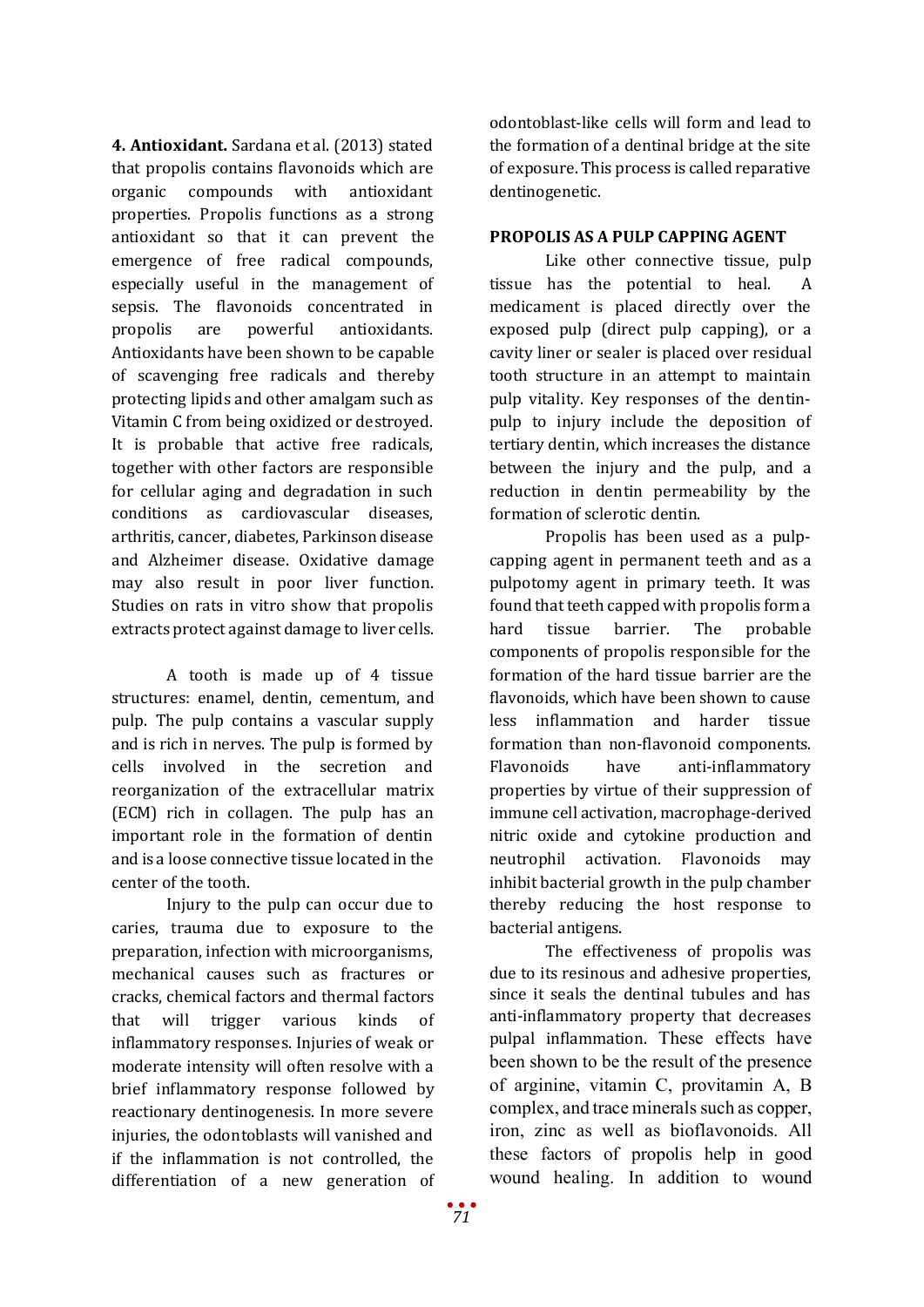healing ability, propolis is a good antimicrobial agent. It prevents bacterial cell division, breaks down bacterial cell wall and cytoplasm. The other possible explanation was that dentin formation following pulp capping is known to involve differentiation of odontoblast-like cells that form reparative dentin and biosynthetic activity by surrounding primary odontoblasts. Both phenomenons require interaction between extracellular matrix molecules and growth factors such as transforming growth factor (TGF)-β1 and bone morpho protein (BMP)-2 and BMP-4, growth factors known to be important for odontoblast-like cell differentiation. Indeed, propolis is also capable of stimulating the production of TGF-β.

# **PROPOLIS AS PULPOTOMY AND PULPAL REGENERATION**

Propolis has been used as as a pulpotomy agent in primary teeth. Pulp tissue regeneration is a healing process of inflammatory responses, immune signaling, and cellular interactions accompanied by tissue restoration after exposure to infection. Cellular communication between cells in the pulp and immune cells is very important to get the right response. Along with cellular signaling, migrating Mesenchymal Stem Cells (MSCs), such as Dental Pulp Stem Cells (DPSCs) can proliferate and differentiate into pulp tissueforming cells including neurovascular tissue regrowth, as part of the pulp tissue healing response.

Healing an injury is a complex process. It consists of 4 phases including bleeding, inflammation, proliferation, and remodeling. Dental pulp is similar to other connective tissues in that it has the ability to restore. Characteristics of pulp healing include restoration of damaged soft tissue, differentiation of subodontoblasts into odontoblast-like cells and construction of dentinal bridges in injured pulp tissue. To

help the wound healing process, an agent is needed. A good wound healing agent is an effective agent for modulating inflammation, accelerating fibroplasia and promoting remodeling in the shortest amount of time and with the fewest side effects.

Medellin-Luna et al. (2019) said that years of overuse of antibiotics has led to bacteria that are eventually resistant to many drugs. In cases like this, other natural and promising alternatives are needed with antibacterial, antifungal, antioxidant, and anti-inflammatory properties. One such alternative is propolis. Propolis is known as a good tissue repair agent in natural wound healing.

This is also supported by Oryan et al. (2018) in his research stating that propolis has great potential in healing and tissue regeneration. Caffeic Acid Phenethyl Ester (CAPE) is an active component in propolis. CAPE can induce collagen formation in dental pulp and reduce inflammation and pulp degeneration. Hadagali and Chua (2014) said that certain varieties and sources of bee products such as propolis are very effective for curing various diseases and can be used as anti-inflammatory agents and effective for wound healing.

Healing of injury to the pulp undergoes an inflammatory phase. Neiva et al. (2014) proved that propolis is effective as an anti-inflammatory agent. Propolis can also be used as an intracanal medicament for root canal treatment. This is supported by Nani et al. (2019), stating that propolis has strong anti-inflammatory properties and works by reducing the activation of NF-κB and TNF-α releases in macrophages, will ultimately reduce the entry of neutrophils into the inflammatory area. Esmeraldo et al. (2013) proved that green propolis could induce an inflammatory reaction in the dental pulp of rats after pulpotomy. Prasetyo et al. (2013) also proved this by administering Ethanol Extract of Propolis (EEP) to sepsis model mice. Administration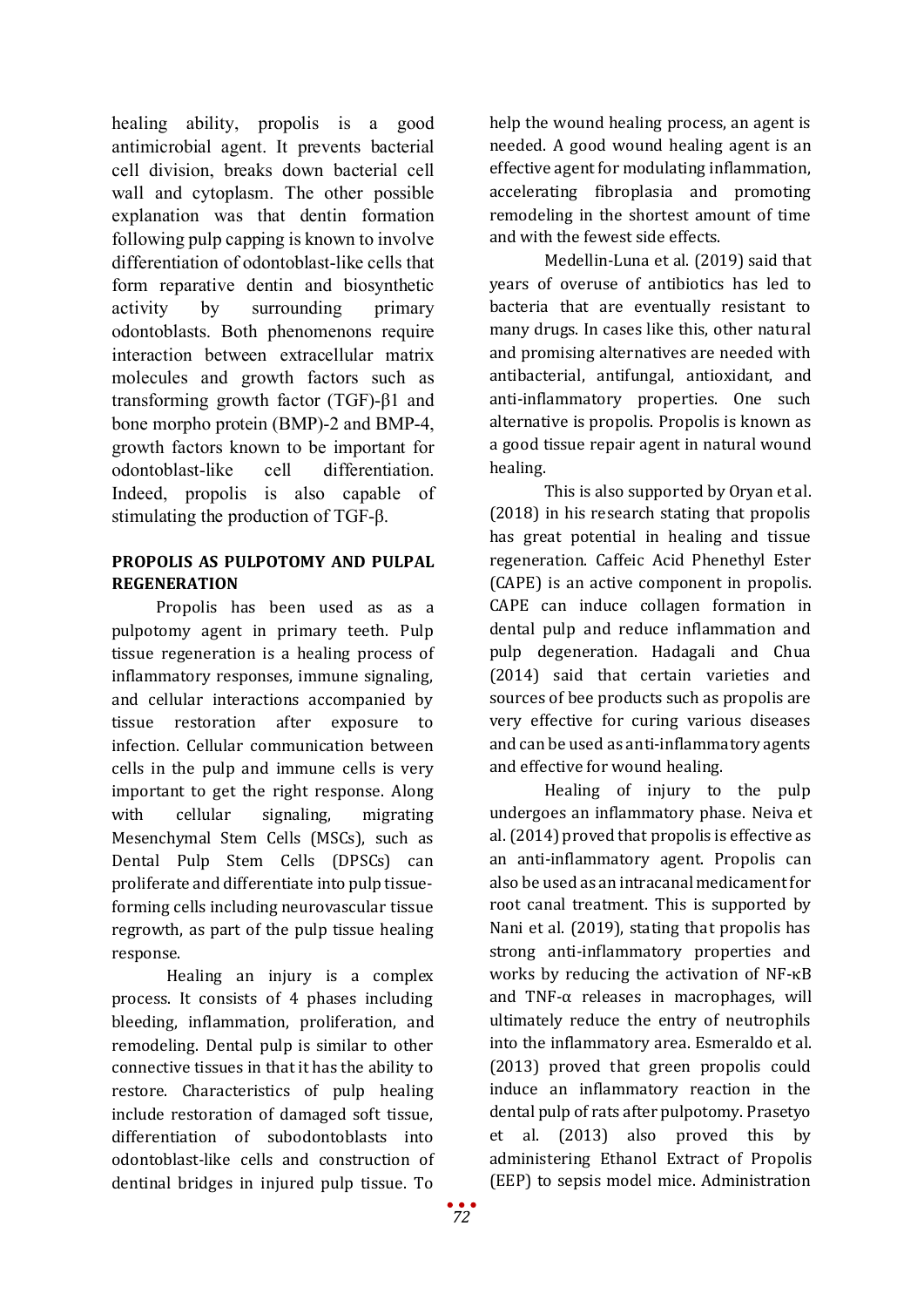of EEP at a dose of 200 mg/kgBW/day significantly reduced the degree of inflammation, especially CAPE contained in propolis has been shown to be effective in preventing inflammation with the effect of CAPE in inhibiting the activation of Nuclear Factor-kB (NF-kB).

The flavonoid content in propolis is reported to increase the permeability of bacterial membranes and inhibit bacterial genetic coding. Flavonoids can inhibit the synthesis of nucleic acids, thus indicating that propolis is an effective antibacterial agent. Many studies have shown that propolis can limit the development of bacteria, plaque and pathogens due to its antibacterial properties. Braakhuis (2019) reported that propolis has shown various antibacterial activities against various pathogens. Sardana et al. (2013) reported that propolis had a greater inhibitory effect on *Enterococcus faecalis* as an endodontic disinfection agent.

Propolis has shown beneficial effects in the wound healing process with its antifungal properties. Compounds like phenolics and flavonoids present in propolis are responsible for its antifungal activity. This is supported by the results of research on antifungal activity by Shehu et al. (2016) These results indicate that propolis has the potential to be used as an alternative therapeutic agent against fungi.

The flavonoids and phenolic acids in propolis are also components with strong antioxidant effects. According to Braakhuis (2019), propolis has been reported to reduce oxidative stress in wounds by inducing antioxidant-related genes (hemeoxygenase-1 (HO-1), glutamatecysteine ligase-modifier GCLM and-catalytic GCLC subunits) as well as increasing collagen and cell viability in cells exposed to high oxidative stress.

Sabir et al. (2016) showed that Propolis Ethanol Extract (EEP), propolis containing flavonoids and calcium

hydroxide, had a better effect than nonflavonoid propolis in stimulating type 1 collagen in inflamed pulp. Another study supporting propolis as a pulp capping material was by Widjiastuti et al. (2020) indicating that propolis can accelerate the formation of odontoblast-like cells. According to a review by Rojcyzk et al. (2020), analysis of the earliest observational literature on recent experiments using advanced molecular biology techniques has revealed that propolis can be a useful support for wound healing. It can accelerate wound healing process and improve healing physiology mainly due to its antiinflammatory, antibacterial, antifungal and antioxidant properties. In addition, propolis has the potential to be used in many fields of medicine, including dentistry. This is also supported by Amir et al. (2018) in his review of the application of propolis in dentistry, stating that propolis is efficacious for healing wounds and can even be used as a root canal irrigation solution. Certain cases of action using propolis cause side effects such as hypersensitivity, especially in topical applications that may cause allergic reactions. Thus, despite the positive safety profile of propolis, it is advisable to seek medical advice before using propolis products.

There were basic research data of propolis effect on conservative dentistry and endodontic treatment, mostly come from Eastern Europe where propolis has been used as a natural medicine. Unfortunately, only a few reports were published about successful clinical use of propolis in that field, so there is a need further human trial of this natural remedy in treating oral diseases. That fact may be influenced by many factors such as standardization the composition of propolis due to its chemical diversity is still a problem because propolis was collected in different geographic region and allergy/sensitivity to propolis particularly if patients are taking propolis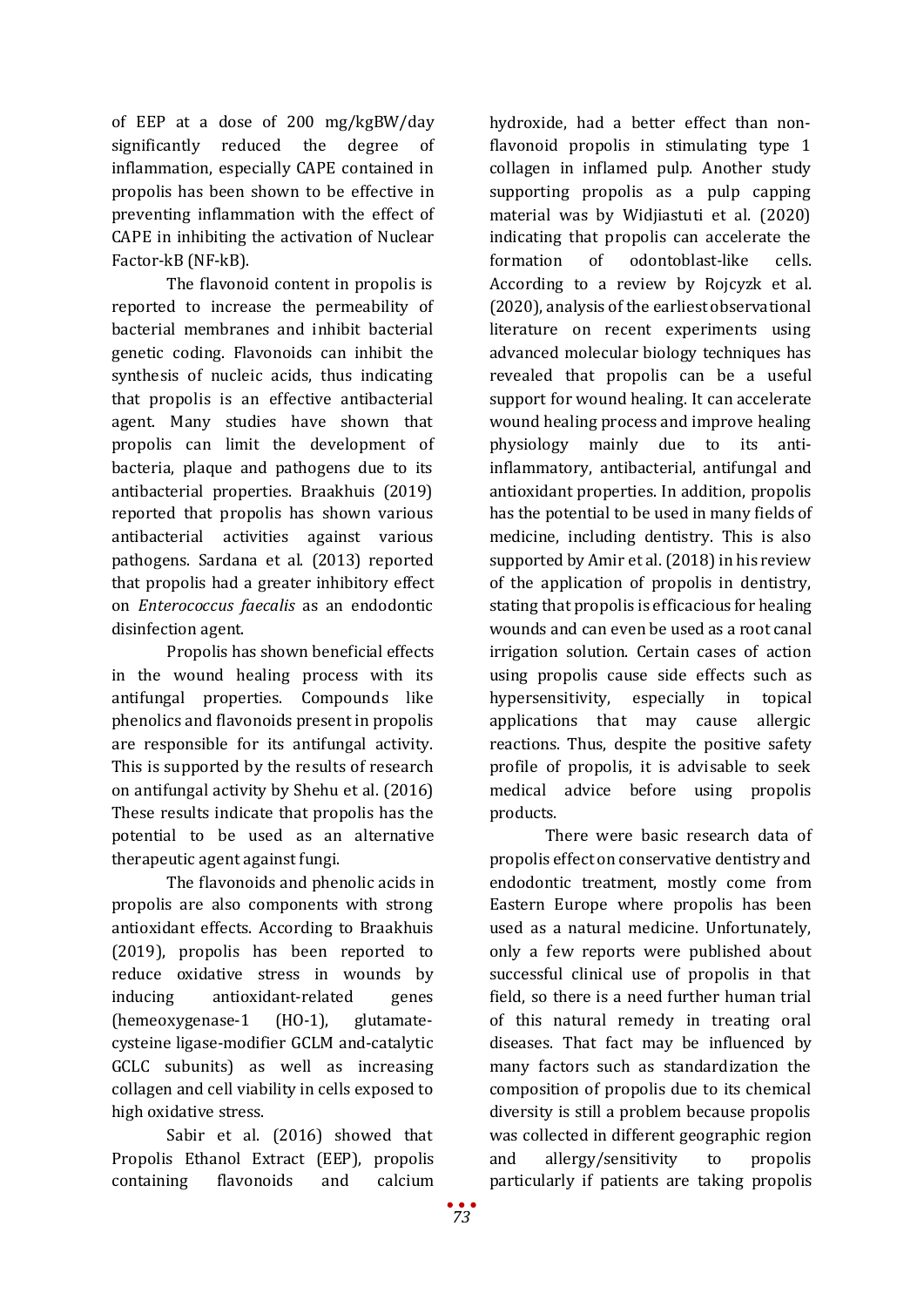systemically. However, it seems that the result of basic research of propolis was useful to support its clinical application in dentistry.

# **CONCLUSION**

As a complementary and natural alternative with minimal side effects, propolis has the potential to heal wounds and injuries due to the presence of components in propolis such as flavonoids which have anti-inflammatory, antibacterial, antifungal and antioxidant biological activities. Propolis works better when combined with other conventional ingredients such as calcium hydroxide as a disinfecting agent and intracanal medication in root canal treatment.

As conclusion, propolis is a natural medication with a promising future but further studies should be conducted to investigate its merit and demerits in clinical dentistry

# **REFERENCES**

- Abbasi AJ, Mohammadi F, Bayat M, Gema SM, Ghadirian H, Seifi H et al. Applications of Propolis in Dentistry: a review. Ethiopian Journal of Health Sciences. 2018;28(4).
- Alfahdawi I. Chemical Compotitions in Propolis. Propolis in Medicine & Dentistry. Academic Publishing. 2017:11-12.
- Anonymous. Indonesian Ministry of Health. Indonesian Health Profile 2010. Jakarta: Ministry of Health of the Republic of Indonesia, 2011.
- Anonymous. Agency for Health Research and Development. Basic Health Research. Jakarta: Ministry of Health of the Republic of Indonesia. 2018.
- Bogdanov S. Propolis : Biological Properties and Medical Applications. The Propolis Book 2nd ed.Muehlethurnen: Bee Product Science, 2016:1
- Braakhuis A. Evidence on the Health Benefits of Supplemental Propolis. Nutrients. 2019;11(11):2705.
- Duncan H.F, Smith AJ, Cooper PR Maintaining Dental Pulp Vitality. In: BS Chung (Editor). Harty's Endodontics in Clinical Practice. 7th ed. London: Elsevier. 2017:70-71.
- Esmeraldo MR, Carvalho MG, Carvalho RA, Lima RD, Costa EM Inflammatory Effect of Green Propolis on Dental Pulp in Rats. Brazilian Oral Research. 2013:27:417-22.<br>Goldberg M. Pulp
- Anatomy and Characterization of Pulp Cells. In: Goldberg M(Editor). The Dental Pulp: Biology, Pathology, and Regenerative<br>Theranies Mew York: Therapies.
- Springer, 2014:13.<br>Hadagali MD, Chua Chua LS The Antiinflammatory and Wound Healing Properties of Honey. European Food Research and Technology.
- Holland R, Gomes JE, Cintra LT, Queiroz IO, Estrela C. Factors Affecting The Periapical Endodontically Treated Teeth. Journal of Applied Oral Science. 2017;25:465- 76.. 2014;239(6):1003-14.
- Inova Newsroom. Wound Healing Center at Inova Loudoun treats complex wound and ostomy casice. Available in: [https://www.inovanewsroom.org/ilh](https://www.inovanewsroom.org/ilh/2017/05/wound-healing-center-at-inova-loudoun-treats-complex-wound-and-ostomy-cases/) [/2017/05/wound-healing-center-at](https://www.inovanewsroom.org/ilh/2017/05/wound-healing-center-at-inova-loudoun-treats-complex-wound-and-ostomy-cases/)[inova-loudoun-treats-complex](https://www.inovanewsroom.org/ilh/2017/05/wound-healing-center-at-inova-loudoun-treats-complex-wound-and-ostomy-cases/)[wound-and-ostomy-cases/](https://www.inovanewsroom.org/ilh/2017/05/wound-healing-center-at-inova-loudoun-treats-complex-wound-and-ostomy-cases/) [Accessed July 19, 2021].
- Jain S, Rai R, Sharma V, Batra M. Propolis In Oral Health: A Natural Remedy. World J Pharm Sci 2014; 2(1): 90-94
- Kayaoglu G, mürlü H, Akca G, Gürel M, Gençay, Sorkun K et al. Antibacterial<br>Activity of Propolis versus Activity of Propolis versus<br>Conventional Endodontic Conventional Disinfectants Against Enterococcus faecalis in Infected Dentinal Tubules.<br>
Iournal of Endodontics. Endodontics. 2011;37(3):376-81.
- Khurshid Z, Naseem M, Zafar MS, Najeeb S, A Natural Biomaterial for Dental and Oral<br>Healthcare. Iournal of Dental Healthcare. Journal of Dental<br>Research. Dental Clinics. Dental Research, Dental Clinics, Prospects. 2017;11(4):265.
- Likitpongpipat N, Sangmaneedet S, Klanrit P, Noisombut R, Krisanaprakornkit S, Chaireltvanitkul P. Promotion of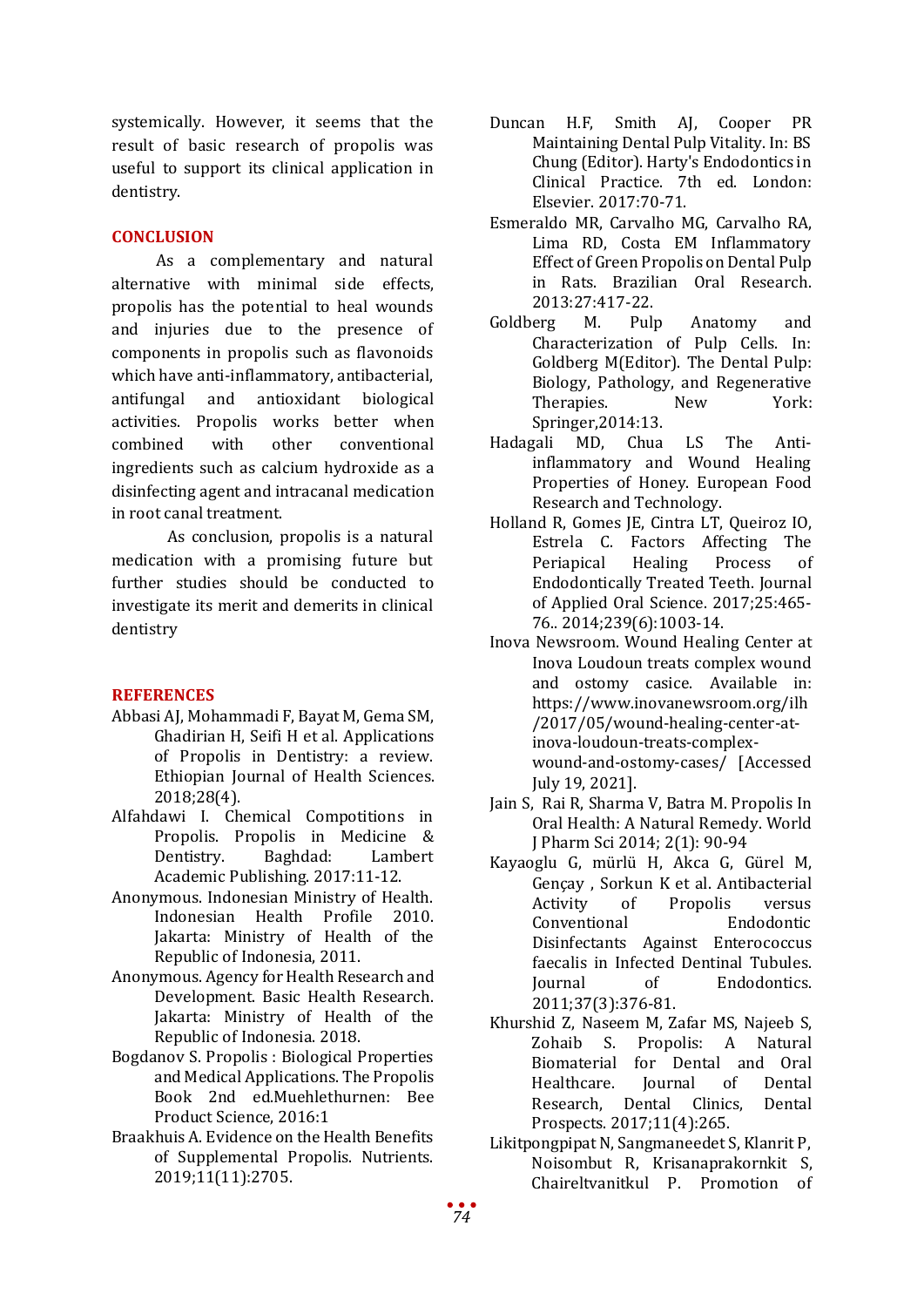Dental Pulp Wound Healing in New Zealand White Rabbit's Teeth by Thai Propolis Product. Journal of Veterinary Dentistry. 2019;36(1):17-24.

- Munir A, Zehnder M, Rechenberg DK Wound Lavage in Studies on Vital Pulp Therapy of Permanent Teeth with Carious Exposures: A Qualitative Systematic Review. Journal of Clinical Medicine. 2020;9(4):984.
- Neiva KG, Catalfamo DL, Holliday S, Wallet SM, Pileggi R. Propolis Decreases Lipopolysacchafide-induced inflammatory mediators in pulp cells and osteoclasts. Dental Traumatology. 2014;30(5):362-7.
- Oryan A, Mohammadalipor A, Moshiri A, Tabandeh MR Topical application of Aloe vera accelerated wound healing,<br>modeling, and remodeling: an modeling, and remodeling: an experimental study. Annals of plastic surgery. 2016;77(1):37-46.
- Oryan A, Alemzadeh E, Moshiri A. Potential Role of Propolis in Wound Healing: Biological Properties and Therapeutic<br>Activites. Biomedicine & **Biomedicine** Pharmacotherapy. 2018;98:469-83.
- Pasupuleti VR, Sammugam L, Ramesh N, Gan SH Honey, Propolis and Royal Jelly: A Comprehensive Review of Their Biological Actions and Health Benefits. Oxidative Medicine and Cellular Longevity. 2017.
- Prasetyo DH, Suparyanti EL Ethanol Extract Propolis Isolate Reduces Inflammation and Malondialdehyde Levels in Sepsis Model Rat Serum. Bandung Medical Magazine. 2013;45(3):161-6.
- Przybylek I, Karpinski TM Antibacterial Properties of Propolis. Molecules. 2019;24(11);2047.
- Rahayu RP, Pribadi N, Widjiastuti I, Nugrahani NA Propolis and Ca(OH)2 in Dental Pulp<br>Capping Treatments for the Treatments Stimulation of Reparative Dentin<br>Formation in a Rat Model. Formation F1000Research. 2020;9.
- Rojczyk E, Klama-Baryła A, abuś W, Wilemska-Kucharzewska K,<br>Kucharzewski M. Historical and Kucharzewski M. Historical Modern Research on Propolis and its Application in Wound Healing and<br>Other fields of Medicine and **Medicine**

Contributions by Polish Studies.<br>
Iournal of Ethnopharmacology. Ethnopharmacology. 2020:113-159.

- Šabanović M, Saltovi S, Avdić-Mujkić A, Jašić M, Bahić Z. Impact of Propolis on the Oral Health. Balkan Journal of Dental Medicine. 2019;23(1):1-9.
- Sabir A, Mooduto, L, Kaelan C, Horax S. Impact of the Use of Ethanolic Extract of Propolis, Flavonoid and Non-Flavonoid Propolis for Direct Pulp Capping in Collagen Type I Density. Brazilian Journal of Oral Sciences. 2016;15(4):264-8.
- Sabir A. Prospect Of Using Propolis In Conservative Dentistry And<br>Endodontic Treatment (Basic Treatment Research Vs Clinical Application). Dentika Dental Journal, Vol 18, No. 2, 2014: 185-189
- Santoso ML, Sudirman A, Setyowati L. Minimum Inhibitory Concentration of<br>Propolis Solution against Propolis Enterococcus faecalis Bacteria. PDGI Journal. 2012; 61(3):96-101
- Sardana D, Indushekar KR, Manchanda S, Saraf BG, Sheoran N. Role of Propolis in Dentistry: a review of the literature.<br>Focus on Alternative and on Alternative and<br>
entary Therapies. Complementary 2013;18(3):118-25.
- Scheid RC, Weiss G. Woelfel's Dental<br>Anatomy. Enhanced 9th ed. Enhanced 9th ed.<br>s: Jones & Bartlett Massachusetts: Publishers; 2020:12-13
- Shah D, Lynd T, Ho D, Chen J, Vines J, Jung HD et al. Pulp-Dentin Tissue Healing Response: A Discussion of Current Biomedical Approaches. Journal of Clinical Medicine. 2020;9(2):434.
- Shehu A, Ismail S, Rohin MA, Harun A, Aziz AA, Haque M. Antifungal Properties of<br>Malavsian Tualang Honey and Malaysian Stingless Bee Propolis Against Candida<br>albicans and Cryptococcus and Cryptococcus<br>
Journal of Applied neoformans. Journal of Applied<br>Pharmaceutical Science. Pharmaceutical 2016;6(2):44-50.
- Simon S, Smith AJ, Lumley PJ, Cooper PR, Berdal A. The Pulp Healing Process: From Generation to Regeneration. Endodontic Topics. 2012;26(1):41-56.
- Sugiaman VK The Role of Stem Cells in Regenerating Dental Pulp Tissue.